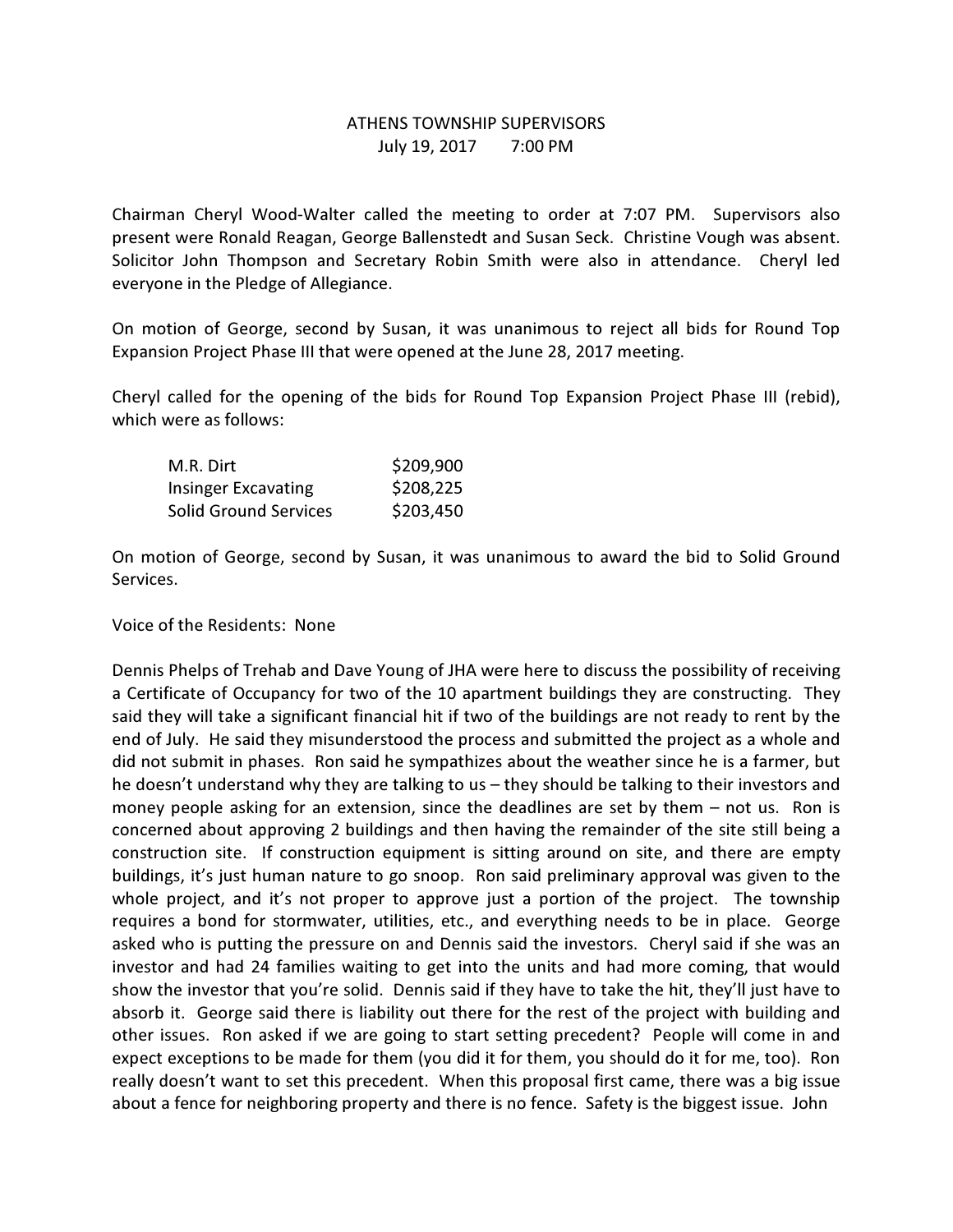Page Two Athens Township Supervisors July, 19, 2017

Thompson asked if we can be added onto the bond. Robin said that is a different kind of bond, and that is not the whole issue – is it even legal for us to do this?? Ron said you have 5 years to come in for final plan approval. If you came for an extension on the preliminary plan, we could do that. This issue is between Trehab and their investors. We don't want to set this precedent. Cheryl called for a motion. No motion was made. Dave Young asked what their next step would be. Ron said they would submit their land development showing the two phases, and show how phase II would be finished. Dennis thanked the Board for their time.

John Thompson presented the Williams Toyota Indemnification Agreement for review and approval. He said it has been reviewed, a couple small changes were made, and it has been executed by Landy. On motion of Ron, second by George, it was unanimous to approve, sign and execute the Indemnification agreement and the PennDOT application.

On motion of Cheryl, second by Ron, it was unanimous to allow Williams Ford to close Bressler Street along the length of their property line on August 11, 2017 from  $6 - 9$  PM to accommodate their "Friday Night Headlights" event.

On motion of Cheryl, second by Susan, it was unanimous to ratify the change of the July  $12^{th}$ meeting to July 19, 2017.

On motion of George, second by Ron, it was unanimous to have Ed join the Pennsylvania Association of Zoning Officials and to pay the annual dues of \$125.

The records retention resolution was tabled until the meeting of July 26, 2017.

Robin presented information from Roberta Blanchard about her possible donation of her land on which the North Branch Canal weigh lock is located. She would like to see this preserved for future generations. The board will review the information.

Ron asked where we are at with the truck that we had listed on Municibid. Susan said they've only driven it twice since then, but she has had them park it. Ron asked about the leaks, and if we have repair estimates. Susan said we would have to take it back to Beam Mack. Ron asked her to call Lonn Merrill or Tom Walters to look at it and give us an estimate to repair it. Susan will call tomorrow.

On motion of Ron, second by Susan, it was passed to approve the minutes of May 31, 2017 as written. George abstained from the vote as he was not at that meeting. The minutes of June 28, 2017 were tabled again as there was not a quorum of Supervisors present on that date to approve them.